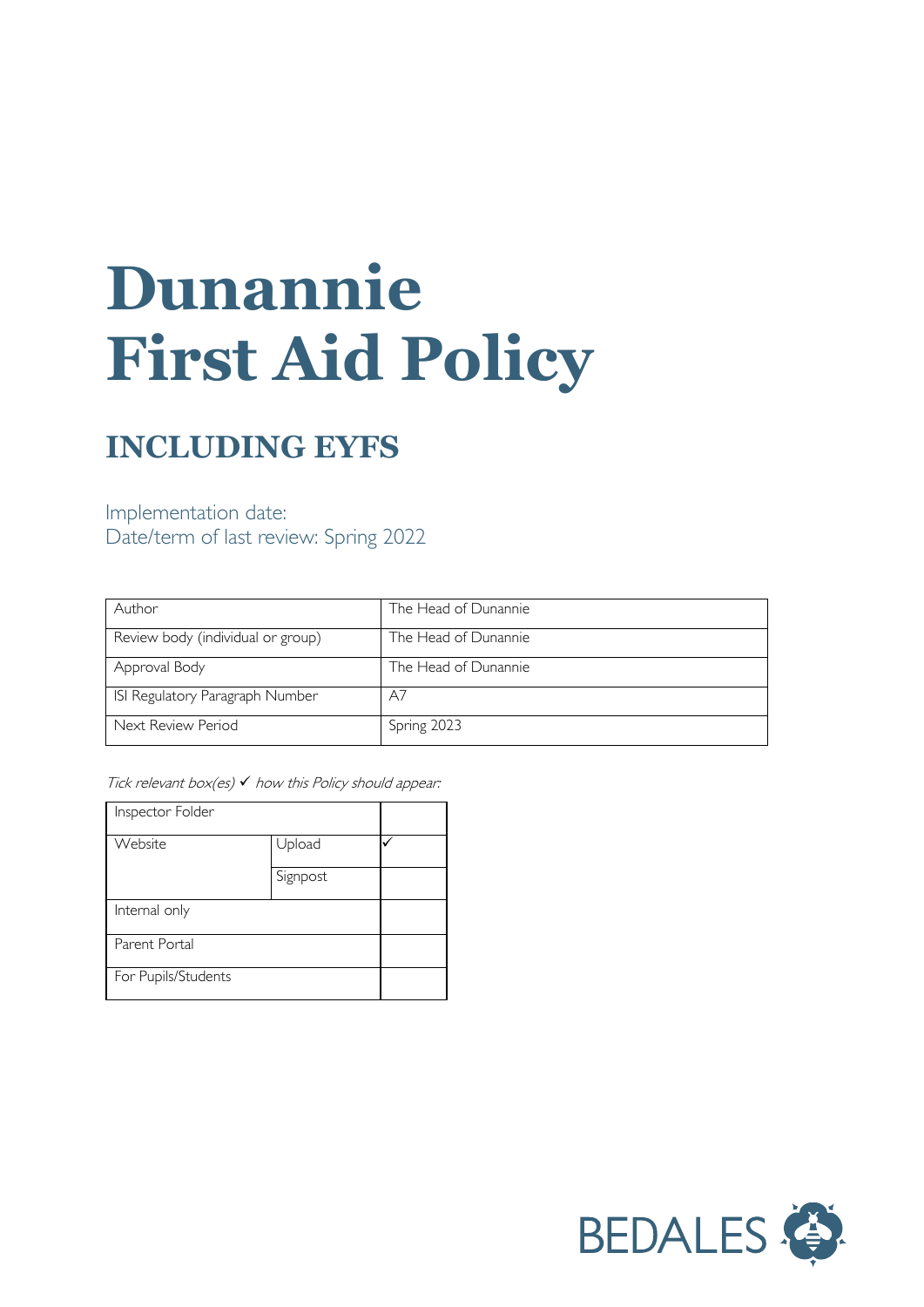# **Dunannie First Aid Policy**

# **Dunannie First Aid Policy**

The governing legislation for First Aid in the work place is the Health and Safety (First Aid) regulations 1981 and their approved codes of practice (ACoP) which is revised periodically to ensure high standards are maintained in order to administer First Aid in a timely and competent manner. Bedales Schools also adhere to the Independent Schools Inspectorate (ISI) regulations; the National Minimum Standards for Boarding Schools (NMS) and the Statutory Framework for the Early Years Foundation Stage (EYFS).

This policy is also applicable for EYFS. At all times there is a Paediatric First Aider on site and on all class visits. First Aid training will be updated every three years.

# Appointed Person

Jo Swallow is the Appointed Person at Dunannie.

The Head teacher has overall responsibility for first aid within Dunannie, supported by the Appointed Person with guidance from the First Aiders within school, alongside the Paediatric First Aiders.

# Trained Staff - First Aid at Work

We have One Qualified First Aider (First Aid at work):

| Sumame  | First Name | <b>Jualification</b>        | <b>EXDIN</b> | Department |
|---------|------------|-----------------------------|--------------|------------|
| Swallow | ١C         | Emergency First Aid At Work | 21/10/22     | I Dunannie |

Kirsty Batchelor is our matron who is qualified in First Aid at work and paediatric First Aid. The matron and the qualified First Aid at Work (Jo Swallow) are responsible for administering first aid, in accordance with their training, to those that become injured or fall ill whilst at work or on the premises. They are also along with Head's PA responsible for first aid kit inspections (checking and replenishing contents of first aid kits within the school, where appropriate).

## Emergency First Aid Trained Staff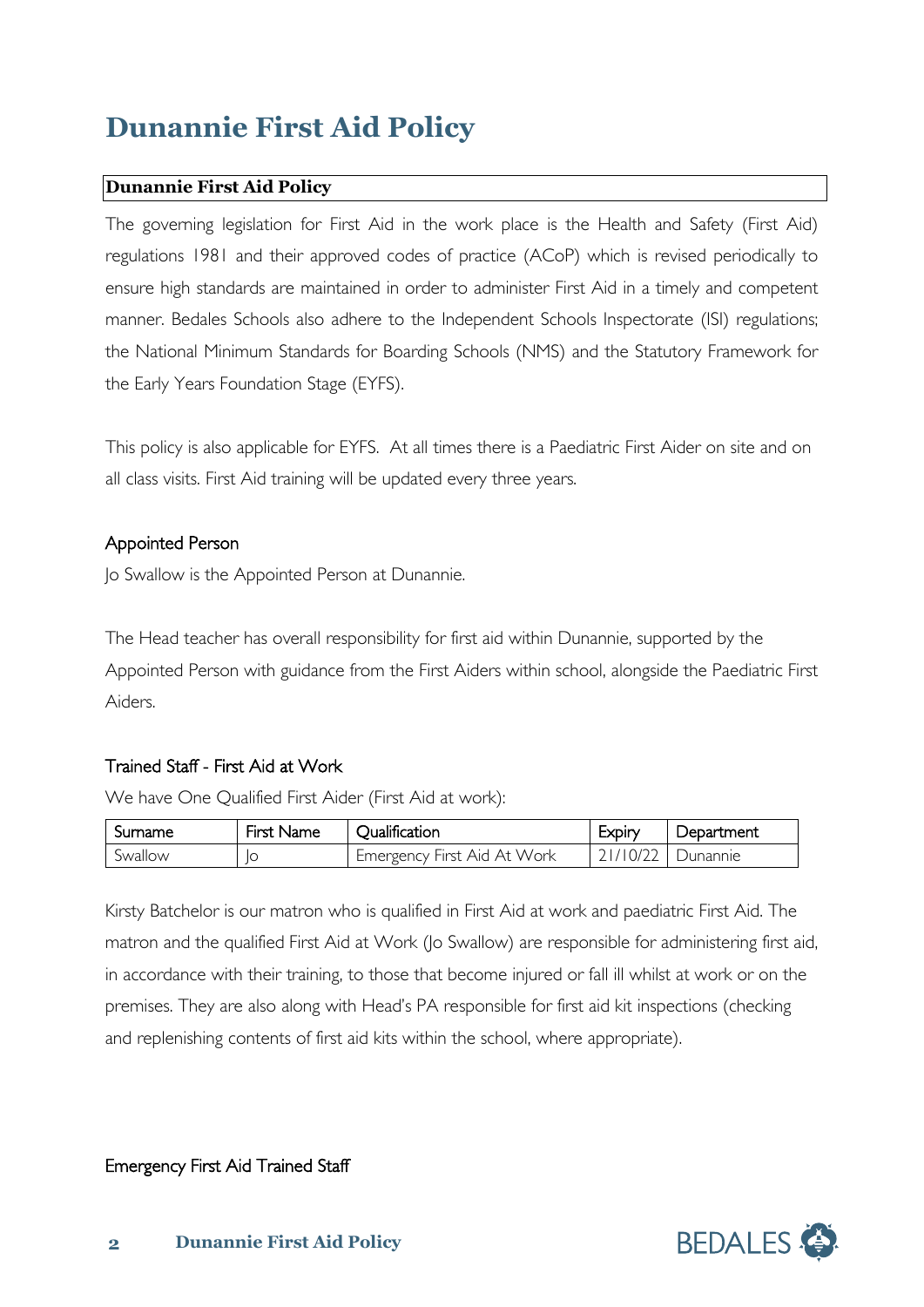Kirsty Batchelor Matron for Dunannie and Dunhurst

## Paediatric First Aid Trained Staff

Every 3 years, all staff are updated / given Blended Paediatric First Aid training.

## Equipment Organisation

There are three main first aid kits one situated in the adult bathroom, one in the school office and one in the Nursery. Each class has access to its own small first aid kit (that can also be taken on trips). There is an additional first aid kit in the school office for use during morning and Orchard play.

The minimum contents of these first aid kits are:

# Main School First Aid Kits and Nursery First Aid Kit:

- Plasters (including hypoallergenic)
- Gauze swabs
- Scissors
- Micropore tape
- Triangular bandages (4 minimum, individually wrapped)
- Roller bandage
- Steripods
- Eye pads (2 minimum)
- Instant ice pack
- Resuscitator/face shield
- Safety pins (6 minimum)
- Sick bags
- Burn dressing
- Antiseptic wipes Individually wrapped sterile adhesive dressings (assorted sizes) (20 minimum)
- Individually wrapped sterile unmedicated wound dressings (minimum 6)
- First Aid book (in adult bathroom)
- Disposable Gloves
- Medical Notes in First Aid Kit Box

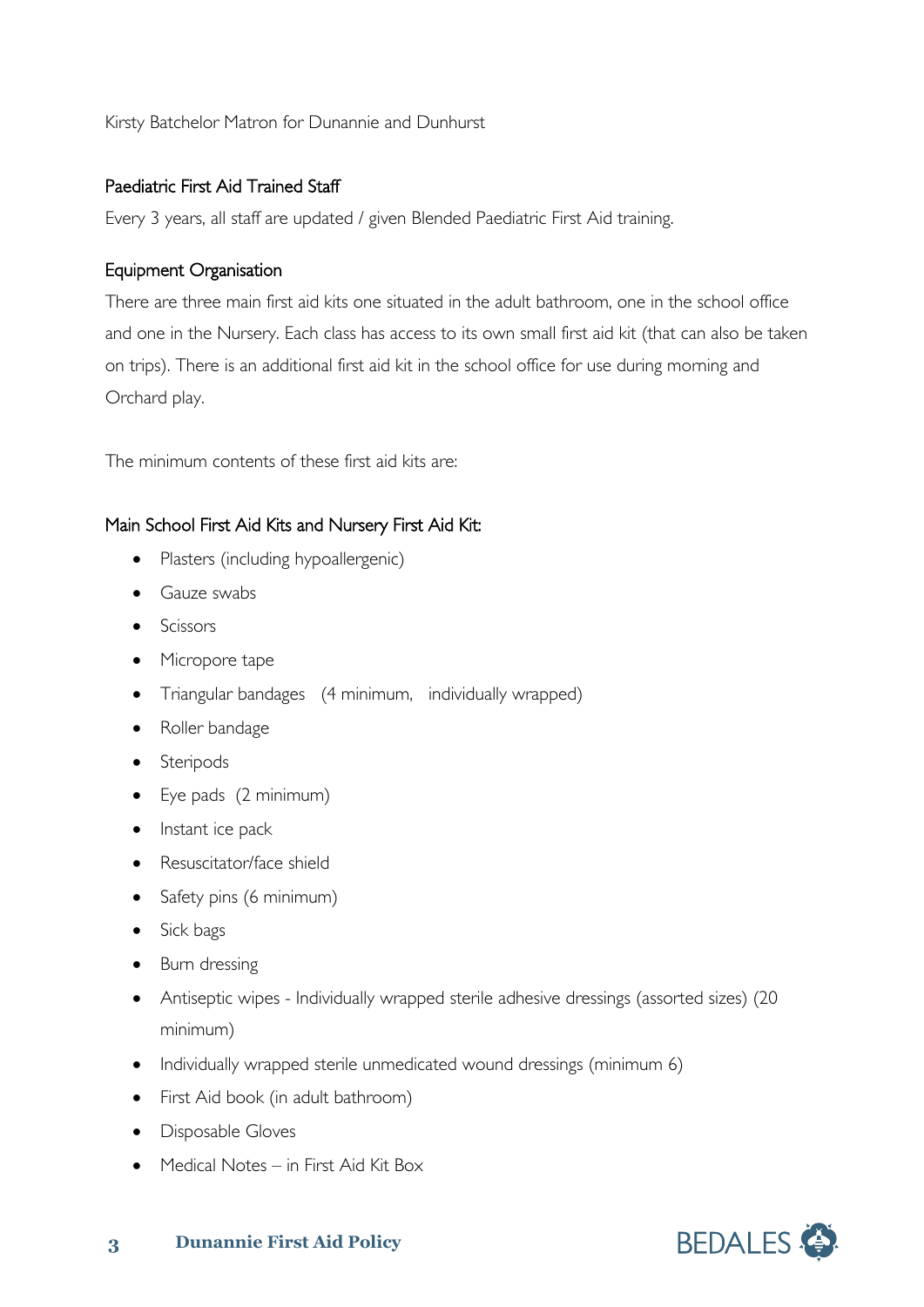- Emergency asthma kit kept on top of Main First Aid kit (in adult bathroom)
- Biohazard Disposal Kit (in adult bathroom)
- (NB ice packs are kept in fridge in staffroom)
- Calpol (kept in the medical fridge in the staff room)
- Piriton (kept in the medical fridge in the staff room)

# Trip First Aid Kits:

- First Aid Leaflet and School Accident Forms
- Resuscitator/face shield
- Foil blanket
- Individually wrapped sterile adhesive dressings (6)
- Sterile unmedicated wound dressing (6)
- Triangular bandages (1)
- Safety pins (2)
- Scissors
- Micropore tape
- Individually wrapped moist cleansing wipes
- Disposable gloves (2 pairs)
- Instant ice pack  $(2)$
- Sick bag  $(2)$

It is the responsibility of the Appointed person and Head's PA (in consultation with the Qualified First Aiders) to check the contents of the First Aid kits at least every term and record that the check has been completed. The contents will be replenished as required and the expiry dates will be checked. New items will be ordered.

Defibrillator: the nearest defibrillator to Dunannie is kept in Dunhurst Reception area.

Emergency Asthma kit: is kept in the school office for individual children.

# First Aid Sequence of Events

In the event of an accident/illness, the First aider takes charge of the first aid administration/emergency treatment, commensurate with their training. Following their

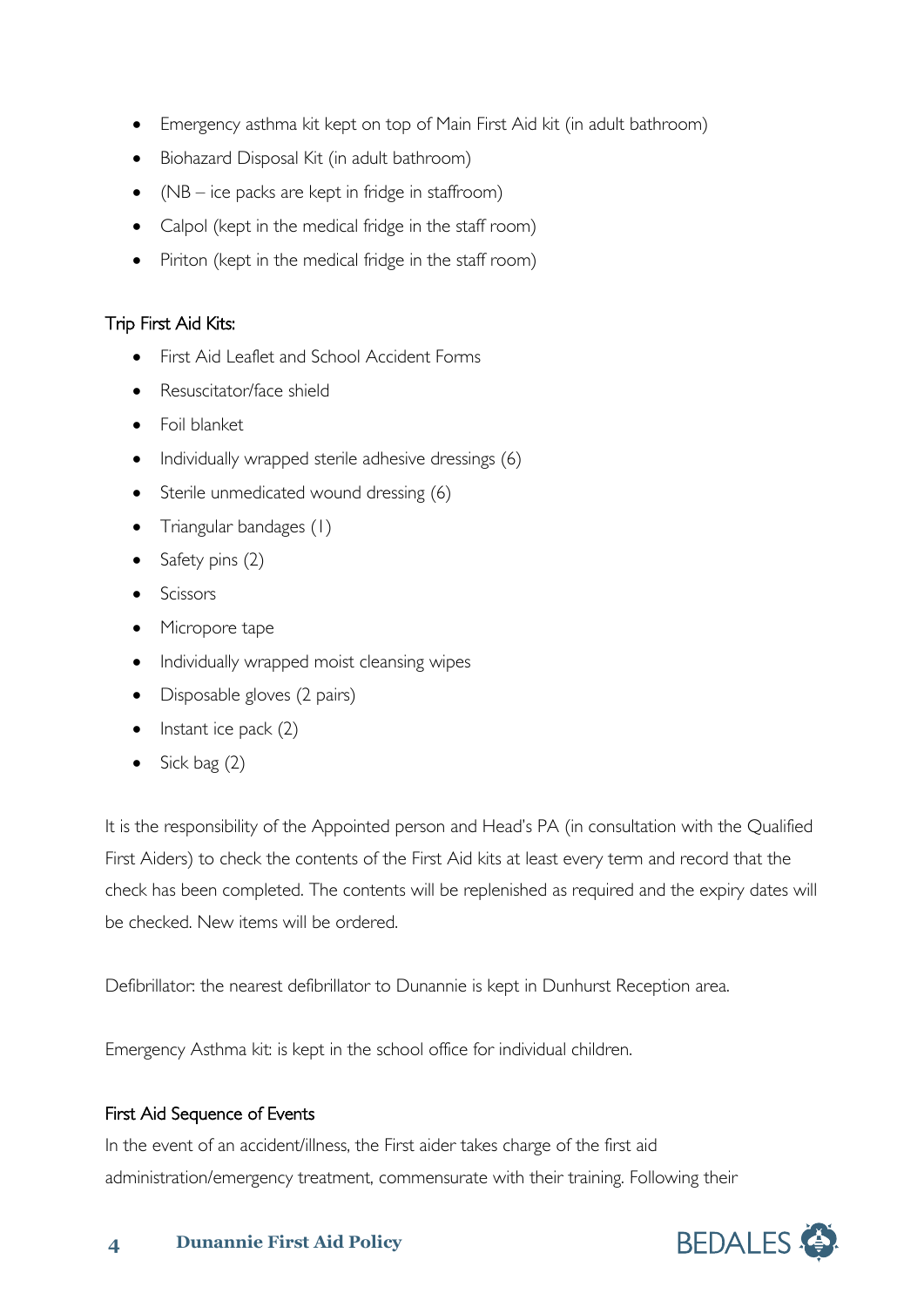assessment of the injured/unwell person, they are to administer appropriate first aid and make a judgement as to whether there is a requirement to call an ambulance. (If staff are on their own, they should always try to summon help by any means available eg call out, send an older child to the office).

In the event of a serious injury or illness, an ambulance should be called without delay even if there is some uncertainty as to the nature of the problem. The Matron/Bedales Medical Centre/School doctor can always be consulted after this if needed, but this should not delay the call in an emergency.

The person calling the ambulance should give the location of the school, age of child, what has happened, whether child is breathing and/or conscious. Another member of staff should be sent to the school entrance to direct the ambulance to the required location. Bedales should be informed that an ambulance has been called for Dunannie (in case it arrives at Bedales).

The Head teacher or most senior member of staff on the premises at the time must be informed as soon as possible. Staff should stay with the child at all times except if they have to leave the child to summon help first.

Parents should be informed at the earliest opportunity. A member of staff known to the child should accompany the child in the ambulance, if the parents are not present.

An accident form must be filled out as soon as possible with all the relevant details. A copy is sent to the Health and Safety Manager monthly.

#### Notification of Parents/Carers

In the event of accident or illness, parents will be contacted by telephone using all the numbers available. If direct contact is not made, then a message will be left. If a message is left, we will continue to try to make contact at regular intervals. In the interim, we will ensure that a member of staff remains with the child until the parent arrives.

#### Pupils with Special Medical Needs

Some pupils may have medical conditions that, if not properly managed, could limit their access to education. Such pupils may have for instance, epilepsy, asthma, diabetes, severe allergies which may result in anaphylactic shock. Dunannie has individual procedures for any children with

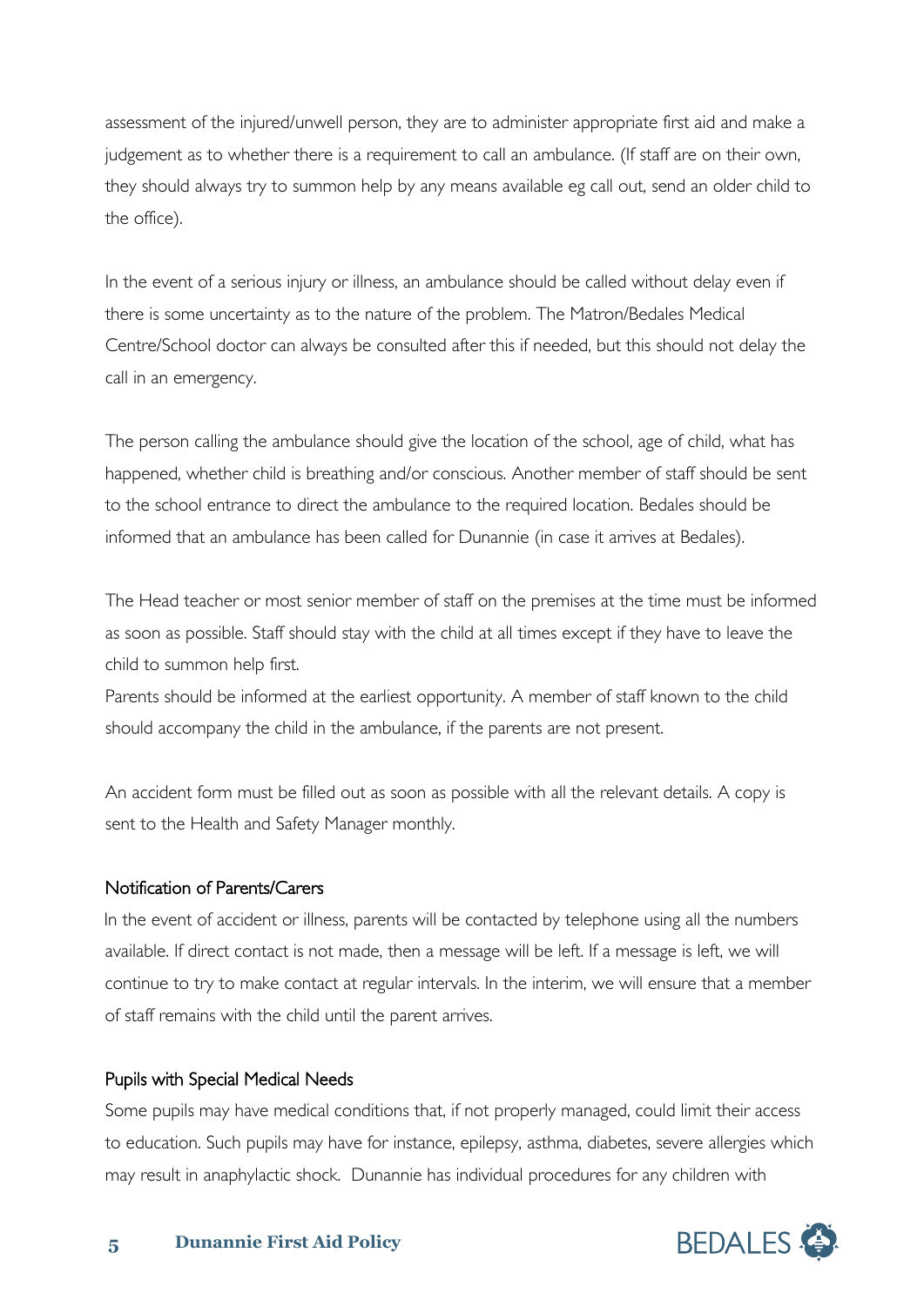asthma, diabetes and anaphylaxis. Individual procedures are agreed with parents.

# First Aid on School Trips

In the event of illness or accident the school trip 'Emergency Procedure' should be followed. If a child has a minor accident or becomes ill, the teacher in charge is responsible for making contact with the child's parent's emergency contact number to discuss whether the child needs to be collected (if appropriate) or needs medical assistance (the teacher in charge can contact the school to advise the office of what is happening and/or ask for assistance in contacting a child's parent or guardian). An ambulance should be called where appropriate and a staff member should accompany the child to hospital and stay until parents arrive.

The teacher in charge (and additional staff/parents) should stay with the remaining children to continue the visit when appropriate (and if adult : child ratios can be maintained) or return to school.

In the event of a serious accident resulting in the death or injury of one or more of the pupils and staff, the Group Leader's first priority would be to summon the emergency services, and to arrange for medical attention for the injured. Contact should be made with the Head teacher and school at the earliest opportunity.

## On a trip:

Staff carry mobile phones and First Aid kits. Class Parent contact lists and lists of any medical needs are taken on trips. Accident or injury is reported back at school.

## Hygiene Procedures

Gloves are available for use while treating injuries if required. In the case of a spillage of bodily fluids (such as vomit), the cleaning team can be contacted to clean the area.

## Record Keeping

We keep an Accident Form for both staff, children and visitors. It includes details of the names of the child(ren)/member of staff/visitor, time, date, location of the injury and nature of the accident. It also includes details of the circumstances, any witnesses and whether these are adults or children, what subsequent action was taken and by whom (an accident form for a child is to be signed by the person collecting the child) A copy of this is kept in school and is sent to the Health and Safety